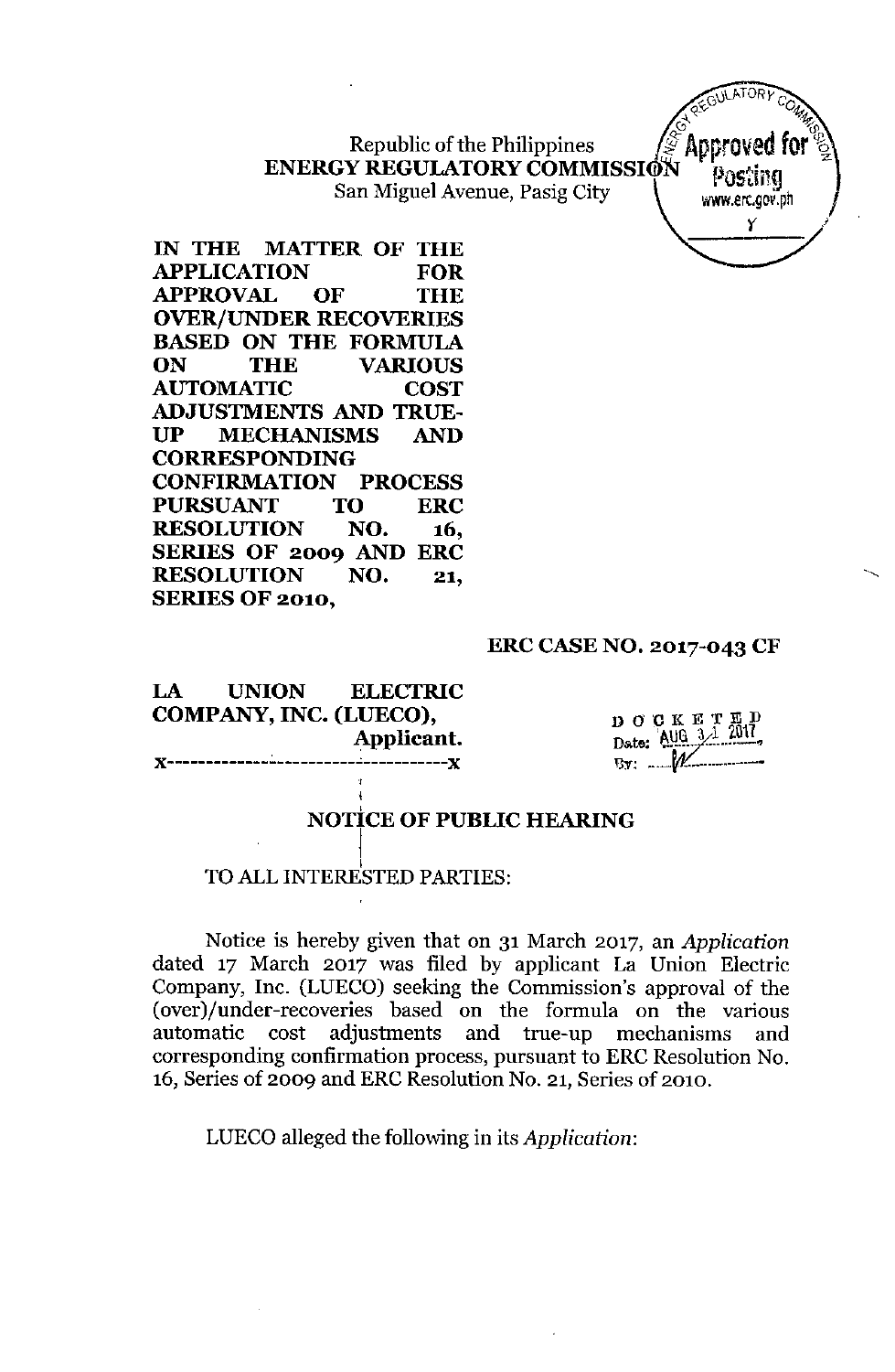## **ERC CASE NO. 2017-043 CF NOTICE OF PUBLIC HEARING/ 10 AUGUST 2017 PAGE20F6**

#### THE APPLICANT

Applicant, LA UNION ELECTRIC COMPANY, INC., is a **domestic corporation duly organized and existing under and by** virtue of the laws of the Republic of the Philippines, with principal **office address at IJUECO Building, Quezon Avenue, San Fernando** City, La Union.

**LUECa is the duly authorized franchise holder to maintain and operate the electric light and power services in the City of San Fernando and the Municipalities of Bauang and San Juan all in the Province of La Union.**

**LUEca is represented in this Application by its President** and Chairman of the Board, Mr. RUBEN L. VALERO, JR .. Attached **and marked as Annex "A"is a copy of the Secretary's Certificate authorizing Mr. VALERO to sign the instant Application and the law firm of undersigned counsel to file the same and represent** LUECO.

## RESOLUTION NO. 16, SERIES OF 2009 AND RESOLUTION NO. 21, SERIES OF 2010

**On 13 July 2009, this Honorable Commission issued its** Resolution No. 16, Series of 2009 entitled "A RESOLUTION ADOPTING THE RULES GOVERNING THE AUTOMATIC COST ADJUSTMENT AND TRUE-UP MECHANISMS AND CORRESPONDINC; CONFIRMATION PROCESS FOR DISTRIBUTION UTILITIES" directing Luzon DUs to file their **respective consolidated applications on or before 30 October 2009.**

**On 18 October 2010, this Honorable Commission issued its** Resolution No. 21, Series of 2010 entitled "A RESOLUTION AMENDING SECTION 4 OF ARTICLE 4 AND SECTION 1 OF ARTICLE 5 OF THE RULES GOVERNING THE AUTOMATIC COST ADJUSTMENT AND TRUE-UP MECHANISMS AND CORRESPONDING CONFIRMATION PROCESS FOR DISTRIBUTION UTILITIES". Said filing by Luzon DUs of the **required consolidated application was moved to 31 March 2011 for adjustments implemented until the billing month of December 2010 and filing period of March 31, 2014 for adjustments covered by January 2011 to December 2013.**

**In compliance with the aforementioned Resolution, LUECO** filed in ERC Case No. 2011-049 CF and ERC Case No. 2014-004 CF **dated 03 June 2011 and 19 March 2014, respectively, its Application** entitled "IN THE MATTER OF THE APPLICATION FOR APPROVAL OF (OVER)/UNDER RECOVERIES BASED ON THE FORMULA ON; THE VARIOUS AUTOMATIC COST ADJUSTMENTS ,AND TRUE-UP MECHANISMS AND CORRESPONDING CONFIRMATION PROCESS PURSUANT TO ERC RESOLUTION NO. 16, SERIES OF 2009 AND RESOLUTION NO. 21, SERIES OF 2010".

;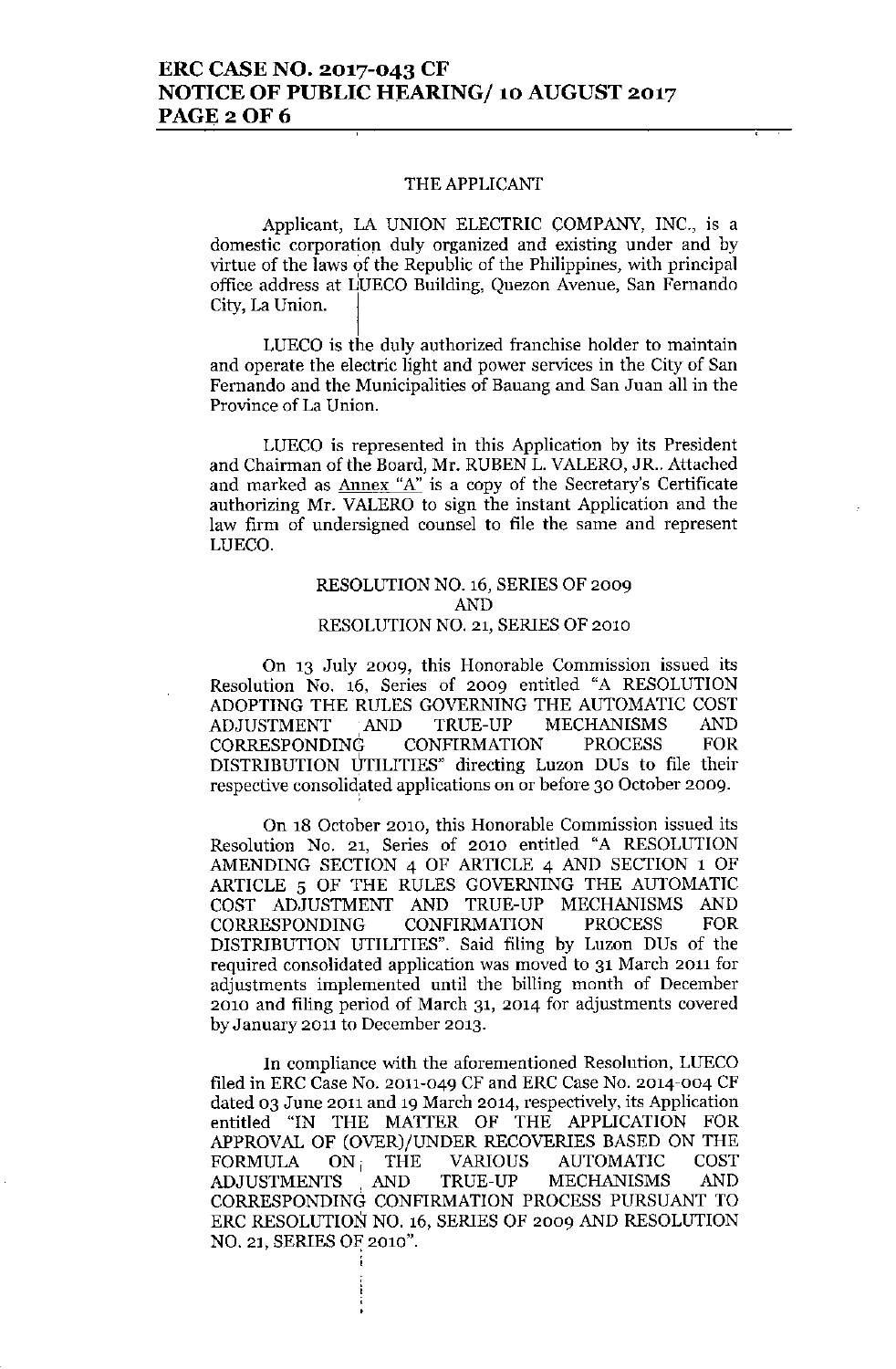I

On 28 January 2013 and 02 September 2014, this Honorable **Commission issued its Decision approving with modification** LUECO's's Application in ERC Case No. 2011-049 CF and ERC Case No. 2014-004 CF, respectively.

**Article 5, Section 1 of Resolution No. 21, Series of 2010** likewise mandates all Luzon Distribution Utilities (DUs) to file the respective consolidated application every three (3) years following the sequence of period of filing.

**In** compliance, therefore, with the aforementioned provisio: of the Resolution, LUECO herein submits for this Honorable Commission's confirmation/approval the following (over)/under **recoveries for the period 2014 to 2016:**

| Category                          | Amounts |                 |
|-----------------------------------|---------|-----------------|
| Generation Over recovery          | PhP     | (12,502,361.80) |
| <b>Transmission Over recovery</b> |         | (10,729,237.77) |
| System Loss Over recovery         |         | (2,900,279.76)  |
| Lifeline Over recovery            |         | (1,375,488.18)  |
| Senior Citizen Under recovery     |         | 5,871.44        |
| Total Over recovery               | PhP     | (27,501,496.07) |

Shown below is the breakdown of LUECO's (over)/under**recoveries per line item:**

1. GENERATION'

| , Generation Allowable Cost | P2,394,510,536.42              |
|-----------------------------|--------------------------------|
| <b>Generation Revenue</b>   | P <sub>2</sub> ,407,012,898.22 |
| Over Recovery $\mathbb{L}$  | P(12,502,361.80)               |

## 2. TRANSMISSION

| Transmission Allowable Cost<br><b>Transmission Revenue</b><br>Over Recovery $\longrightarrow$ $\longrightarrow$ | P455,592,829.92<br>P466,322,067.69<br>P(10,729,237.77) |
|-----------------------------------------------------------------------------------------------------------------|--------------------------------------------------------|
| 3. SYSTEM LOSS                                                                                                  |                                                        |
| System Loss Allowable Cost<br>System Loss Revenue<br>Over Recovery                                              | P263,348,345.19<br>P266,248,624.95<br>P(2,900,279.76)  |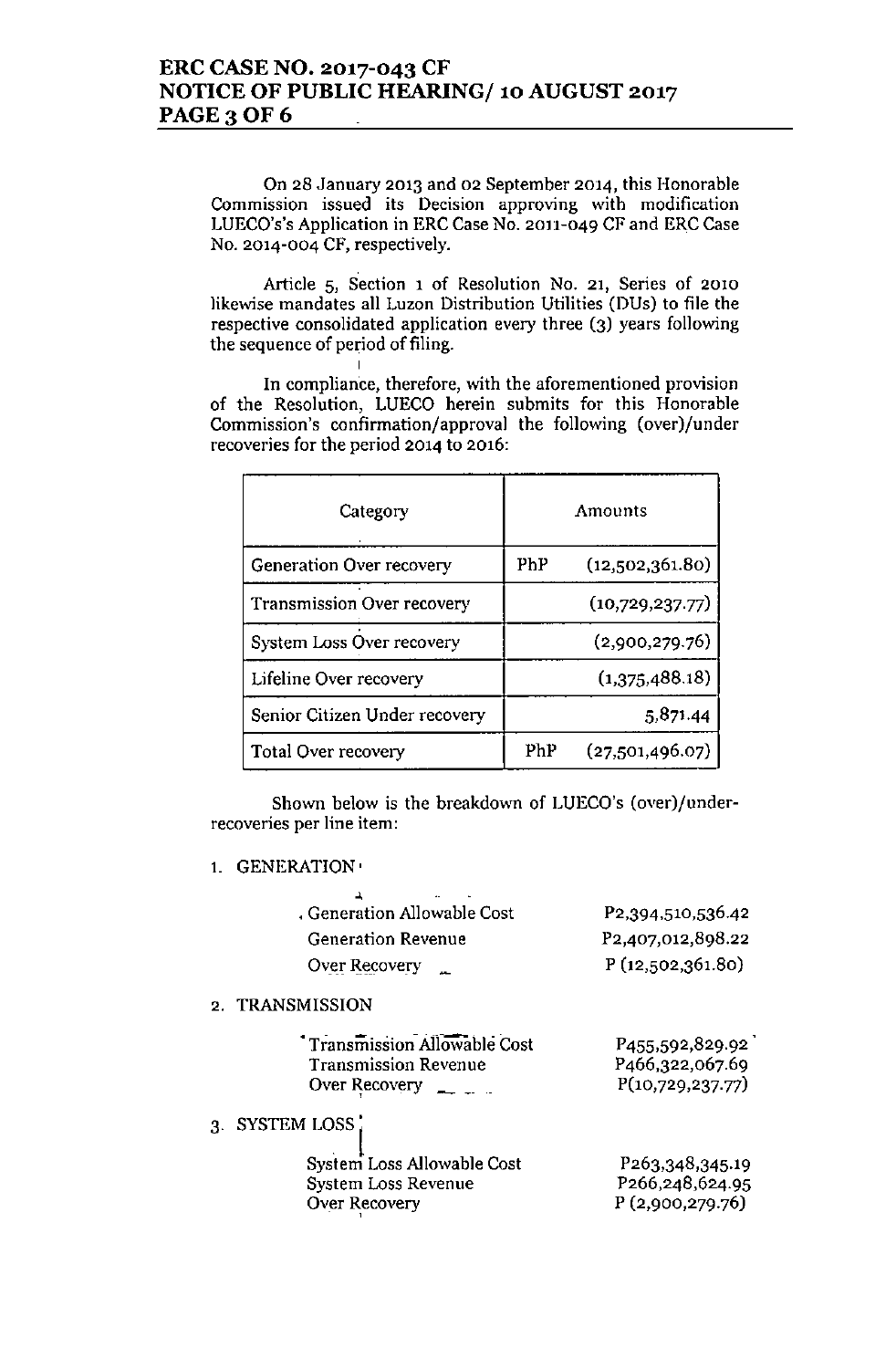## **ERC CASE NO. 2017-043 CF NOTICE OF PUBLIC HEARING/ 10 AUGUST 2017 PAGE40F6**

# 4. LIFELINE SUBSIDY

| Lifeline Charge     | P $46,281,908.75$ |
|---------------------|-------------------|
| ! Lifeline Discount | P 44,906,420.57   |
| Over Recovery_      | P(1,375,488.18)   |

## 5. SENIOR CITIZEN

| Senior Citizen Discount | P 113,743.26 |
|-------------------------|--------------|
| Senior Citizen Subsidy  | P 107,871.82 |
| . Under Recovery        | 5,871.44     |

**In compliance with the filing requirements of this Honorable Commission and in further support of the instant Application,** LUECO herein submits the following:

- **a. Summary of the breakdown of over and underrecoveries from January 2014 to December 2016**
- b. Powe: Supplier Data Sheet
- c. Statistical Data Sheet
- d. Implemented Rates Data Sheet
- e. Power Bills of Power Suppliers
- **f. Official Receipts issued by Power Suppliers**
- g. Debit/Credit Memo of Power Suppliers
- h. NGCP Invoices
- i. Official Receipts issued by NGCP
- J. Uniform Reportorial Requirement (URR)
- k. Consumer Bills of Lifeliners (per level) and Non-**Lifeli!1ers per customer class**

#### APPLICANT'S COMPLIANCE WITH THE PRE-FILING REQUIREMENTS

**In compliance with Rule 6, Section 2 of the Rules of Practice and Procedure of this Honorable Commission, LUECa has** furnished the Sangguniang Panlungsod of San Fernando City and Sangguniang Panlalawigan of La Union with copies of its Application, inclusive of its Annexes (in CD).

Attached and marked as Annexes "B" and "C" are the Certifications issued by the Sangguniang Panlungsod of San **Fernando City and Sangguniang Panlalawigan of La Union acknowledging receipt of the aforementioned documents.**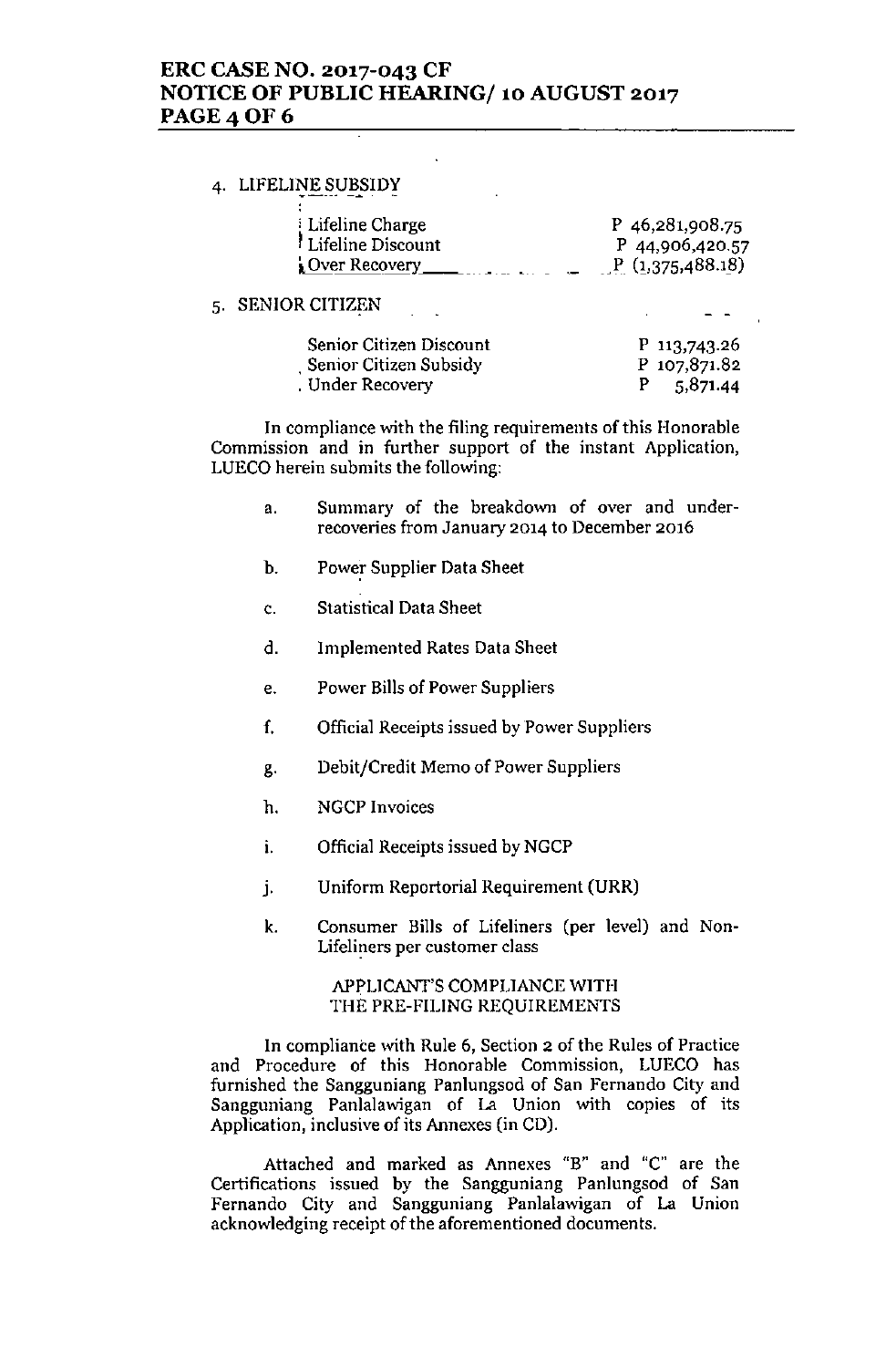#### ERC CASE NO. 2017-043 CF NOTICE OF PUBLIC HEARING/ 10 AUGUST 2017 I **PAGE 5 OF 6**

 $\left| \right|$ LUECO has likewise caused the publication of the Application *(sans* Annexes) in a newspaper of general circulation. The Affidavit of Publication and the newspaper issue containing the published Application are hereto attached as Annexes "D" and "E", respectively.

## PRAYER

. WHEREFORE, in view of all the foregoing, it is respectfully prayed that after due notice, hearing and evaluation, the (over)/under-recoveries of LA UNION ELECTRIC COMPANY, INC. for the period 2014 to 2016, as presented in the instant application, be confirmed and approved accordingly.

| Category                          | Amounts |                 |
|-----------------------------------|---------|-----------------|
| Generation Over recovery          | PhP     | (12,502,361.80) |
| <b>Transmission Over recovery</b> |         | (10,729,237.77) |
| System Loss Over recovery         |         | (2,900,279.76)  |
| Lifeline Over recovery            |         | (1,375,488.18)  |
| Senior Citizen Under recovery     |         | 5,871.44        |
| <b>Total Over recovery</b>        | PhP     | (27,501,496.07) |

Other relief just and equitable under the premises are likewise prayed for.

The Commission has set the *Application* for determination of compliance with the jurisdictional requirements, expository presentation, Pre-trial Conference, and presentation of evidence on 5 October 2017 at ten o'clock in the morning (10:00 A.M.), at the ERC Hearing Room, 15'h Floor, Pacific Center Building, San Miguel Avenue, Pasig City.

All persons who have an interest in the subject matter of the instant case may become a party by filing with the Commission a verified Petition to Intervene at least five (5) days prior to the initial hearing and subject to the requirements under Rule 9 of the 2006 Rules of Practice and Procedure, indicating therein the docket number and title of the case and stating the following:

- 1) The petitioner's name and address;
- 2) The nature of petitioner's interest in the subject matter of the proceeding and the way and manner in which such